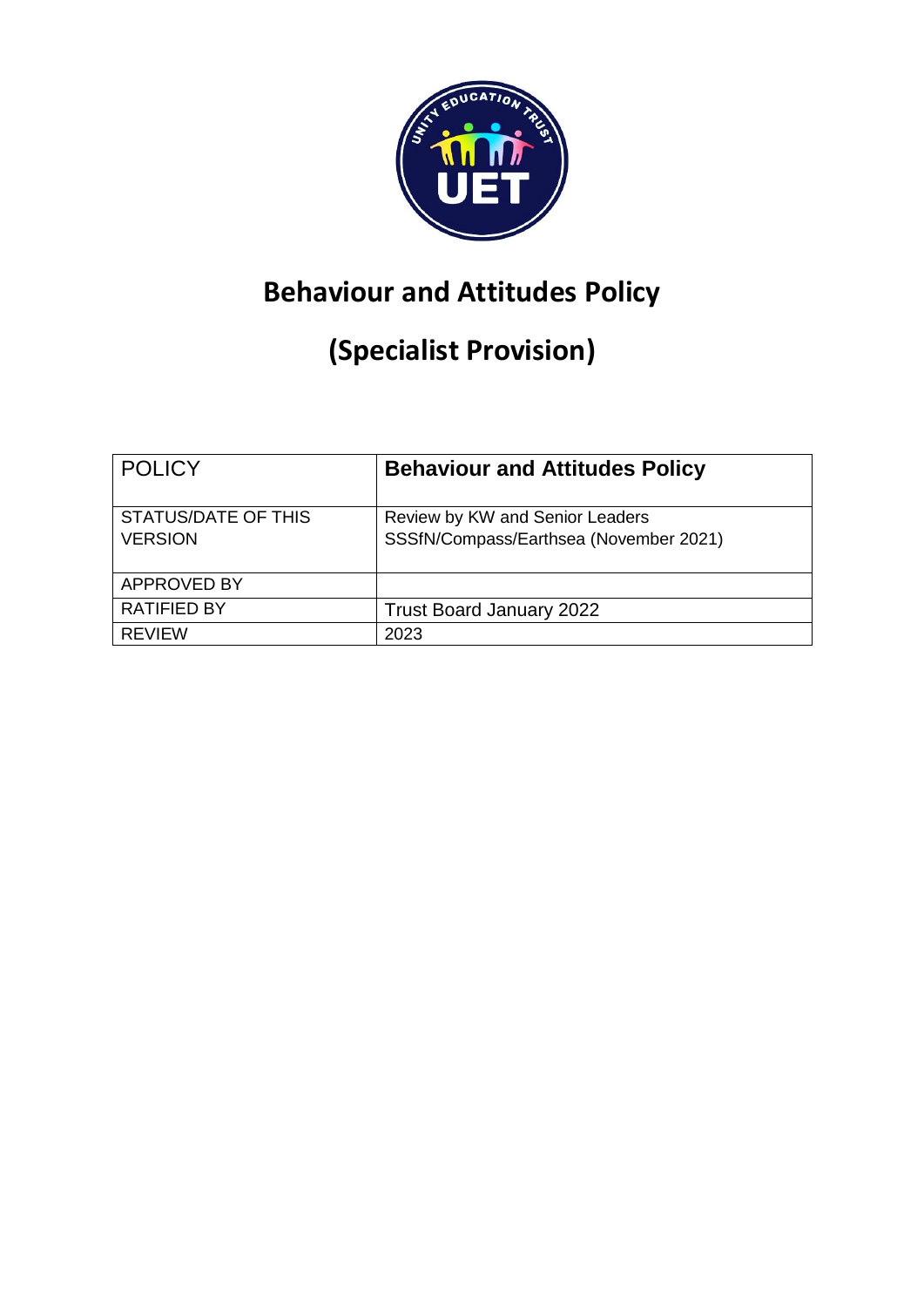# **Contents**

| Vision and Mission statements                          | Page 3     |
|--------------------------------------------------------|------------|
| <b>Code of Conduct</b>                                 | Page 4     |
| Our expectations - Promoting Positive Behaviour        | Page 4     |
| <b>Success</b>                                         |            |
| Progress                                               | Page 5     |
| Choices                                                | Page 5/6   |
|                                                        |            |
| <b>Support</b>                                         |            |
| Role of parents/ carers                                | Page 6     |
| Role of staff                                          | Page 6     |
| <b>Additional support</b>                              | Page 7     |
| Reflection                                             | Page 7/8   |
| Supporting children and young people through physical  | Page 8     |
| containment                                            |            |
|                                                        |            |
| <b>Incidents</b>                                       |            |
| Reporting and Recording Incidents                      | Page 8     |
| Absconsion                                             | Page 8/9   |
| Procedures in relation to banned items:                | Page 10/11 |
| Confiscation, searching and screening, smoking and     |            |
| damage                                                 |            |
| Exclusion and supporting ongoing concerns              | Page 11/12 |
| Partner agency involvement and support including Safer | Page 12/13 |
| <b>Schools Partnership</b>                             |            |
| Appendix                                               | Page 13    |

#### **Vision**

- 1.1 The Short Stay School for Norfolk believes:
	- That all children and young people have the right to be healthy, happy and safe, to be loved and respected and to have high aspirations for their future
	- That children and young people who exhibit vulnerable or challenging behaviour should be appropriately supported to make educational progress in line with their peers or their own trajectory of success
	- That successful progress for our most vulnerable and challenging learners benefits the young people themselves foremost, but also their schools, communities, families and ultimately our society and economy.

#### **Mission**

1.2 The Short Stay School for Norfolk mission is to Engage, Educate and Empower.

The Short Stay Schools exist to provide high quality education and ensure progress for all our children and young people by developing a high-quality network of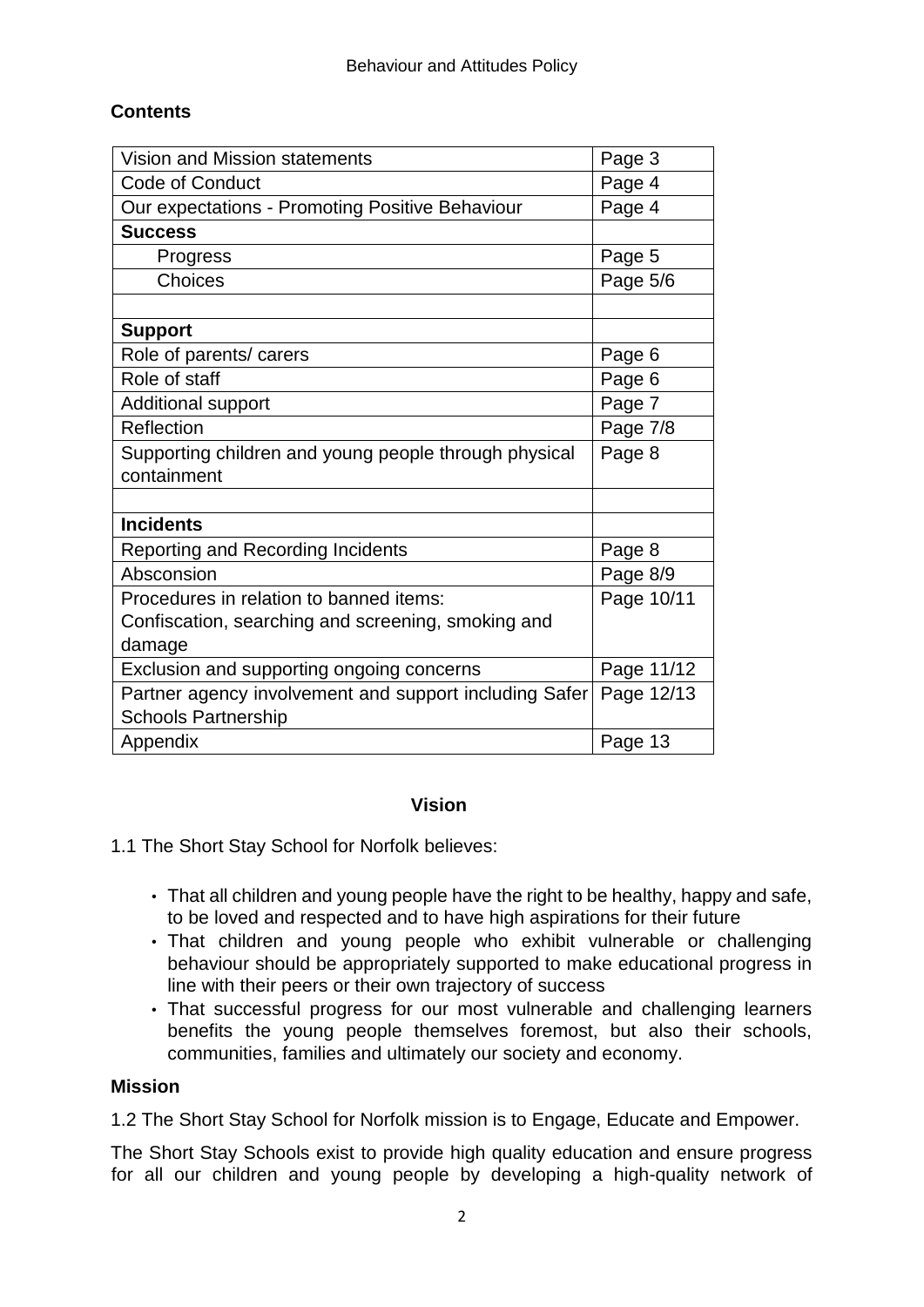alternative provision / specialist academies and services. We believe that circumstances don't limit a pupil's opportunities or achievements

#### 1.3 **This policy should be read and reviewed in conjunction with our other Short Stay School for Norfolk policies, including our Safeguarding, Anti-bullying and SEND policies to ensure the consistent support of our children and young people and their families and in acknowledgement of our legal duties as stated in the Equality Act of 2010.**

Our Schools provide a welcoming, caring environment where children and young people are supported and encouraged to learn through personally tailoring curriculum opportunities and approaches to meet individual needs.

Supporting our children and young people in taking responsibility for good behaviour and ensuring the inclusion of each individual is the duty of every member of our school communities.

In our schools we provide system of rewards for good or improving behaviour and pathways for reflection, reparation and restoration where behaviour does not reach the expected standard and impacts on the safety and wellbeing of others. These are supported and applied consistently and fairly across all of our schools.

Any updates or reviews of this policy will be made available to the whole School Community via our website.

Individual student progress in all areas of their school lives is closely monitored and supported; parents/ carers are informed regularly of progress, achievement and any concerns.

The children and young people referred to our schools, often arrive with a history of poor engagement in educational settings. Our staff support all, in overcoming barriers to active and successful participation in ongoing educational opportunities, through tailored programmes.

#### **2.1 Code of conduct In our Schools we believe:**

- **Everyone should feel safe and secure**
- **Everyone should feel cared for and valued**
- **Everyone has a responsibility in creating and sustaining a positive environment**
- **Everyone is equal regardless of race, colour, gender or religion**

**2.2 Each day we expect:** 

All children and young people to attend wearing the correct uniform  $\Box$  Our **school buildings and school property to be treated with respect**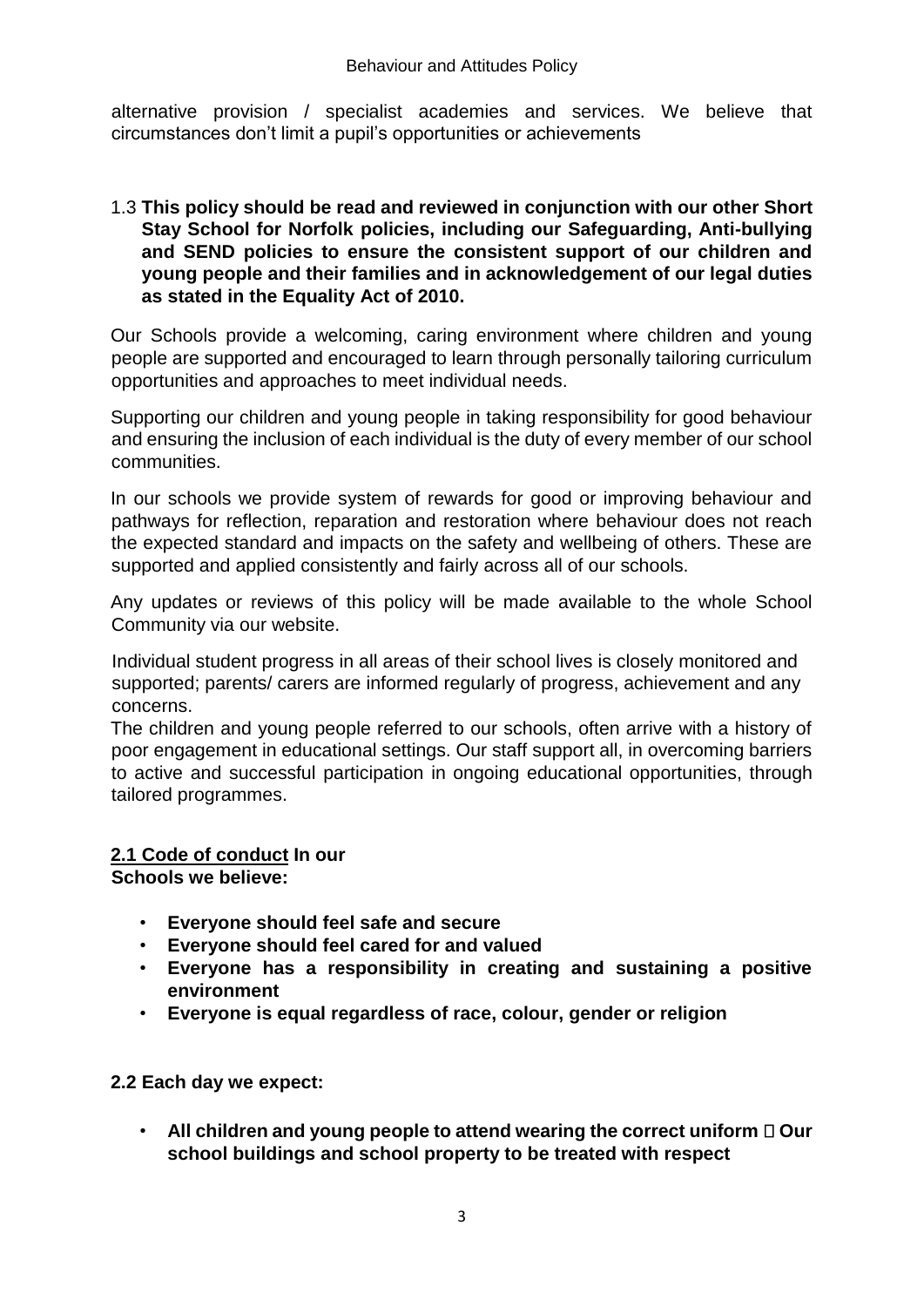- **Children and young people to behave in a way that does not cause harm to others**
- **Children and young people to act in a way that does not bring the school into disrepute**

#### **2.3 Promoting positive behaviour:**

- **Every pupil is treated as an individual** We get to know our children and young people well, there is a high level of adult pupil ratio and every pupil has a key worker whom acts as a link between home and school. Every member of staff within each school is aware of each pupil's Individual Learning and risk management plans.
- **We listen to each other and work as a team**  Each morning we begin the day with a morning briefing to share information and acknowledge positive observations from the day before. Pupils voice is given a high regard.
- **We offer unconditional positive regard**  To every member of our community, we acknowledge and accept that mistakes can be made but we separate the behaviour from the pupil and support the pupil consistently without prejudice or judgement.
- **We provide opportunities to do differently**  We provide a stable environment in which a secure base can be formed. We offer individualised packages and high levels of pastoral support to overcome barriers to engagement.

# **2.4 In our schools:**

Teaching and support staff are responsible for setting the tone and context for positive behaviour within the classroom.

They will:

- Create and maintain a stimulating environment that encourages pupils to be engaged
- Display classroom rules and expectations and support pupils within these  $\square$ Develop positive relationships with all pupils including:

Greeting pupils in the morning/at the start of lessons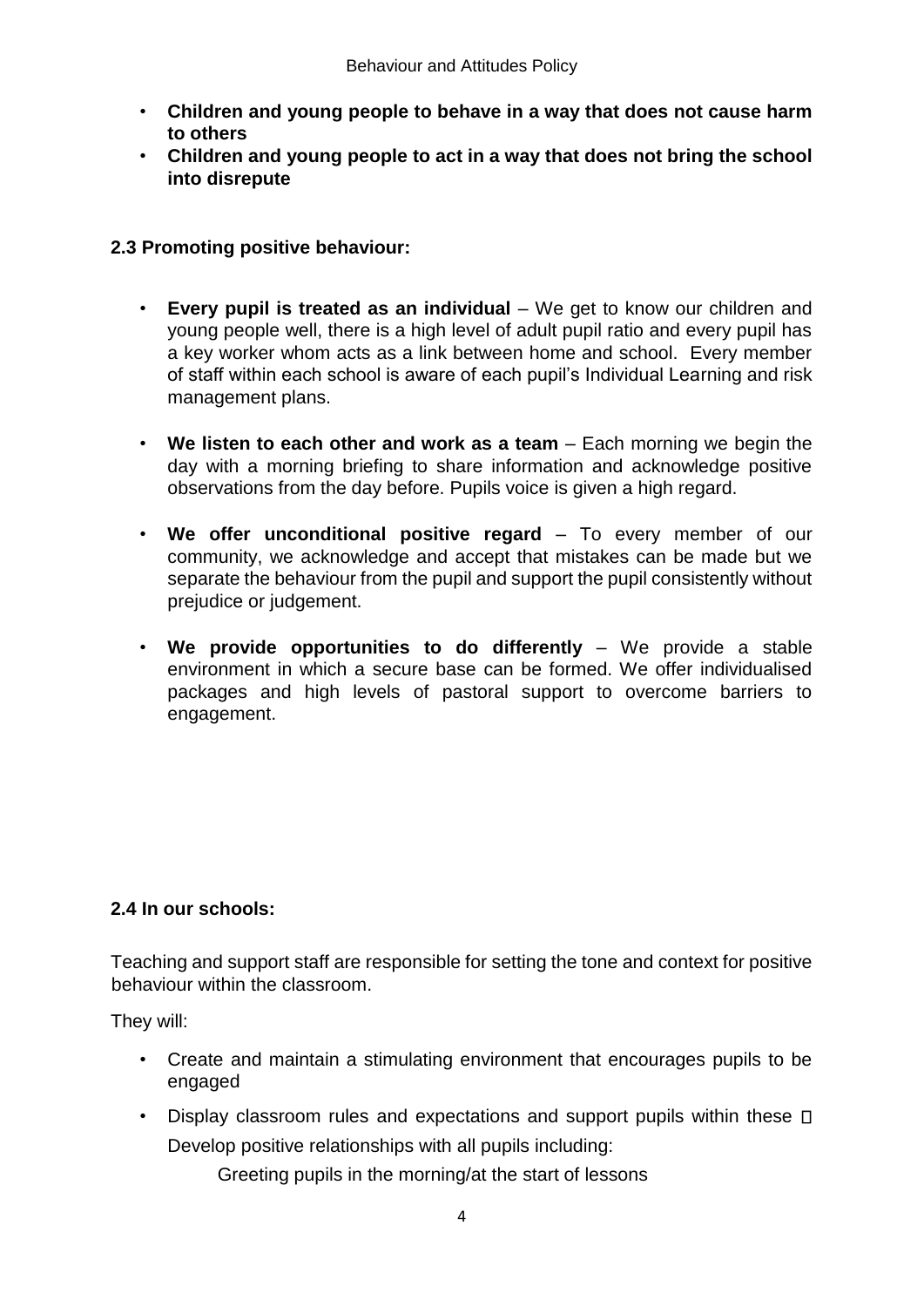Establishing clear routines

Communicating expectations of behaviour in ways other than verbally

Highlighting, promoting and naming good behaviours every lesson

Concluding the day positively and starting the next day afresh

Having a plan for dealing with low-level disruption

Using positive reinforcement and consistent responses to pro-social behaviours.

#### **Whenever we can we name and acknowledge success:**

#### **3.1 Progress**

Many of our children and young people have experienced school in a negative manner, continually struggling to understand the expectations put upon them within a mainstream environment. The children and young people we support have often experienced a number of exclusions and perhaps permanent exclusion. Therefore, our children and young people commonly arrive to us with a negative view of learning, multiple gaps within their previous education and fear of ongoing rejection and failure. Part of our role is to introduce difference to our children and young people, a positive experience of learning and an environment which supports successful access to the classroom.

Our lessons are tailored to meet the learning needs and styles of all learners. We offer clear and consistent routines to promote a sense of safety and security in the classroom and promote attainment. The progress of our children and young people is not only assessed through educational outcomes but also through a variety of additional assessments focused on social and emotional aspects of their lives.

# **3.2 Choices**

Our children and young people often arrive at school resentful of authority, dysregulated and have a history of poor engagement in educational settings. Through consistent care and unconditional positive regard, we support children and young people with a range of positive alternatives to undesirable behaviour. Our staff continually model positive regard, providing experiences of trusting relationships, consistency and care to support children and young people in developing internal self -regulation. Within the contained environment of our schools we allow children and young people the freedom and responsibility to manage their own behaviour and actively make their own choices with clear understanding of outcomes.

Good choices are rewarded in a range of different ways including:

- A smile
- Verbal acknowledgement of success
- A positive telephone call home
- A postcard sent home
- An entry into a weekly prize draw  $\Box$  Display on weekly 'Hall of Fame' board
- Reward and recognition time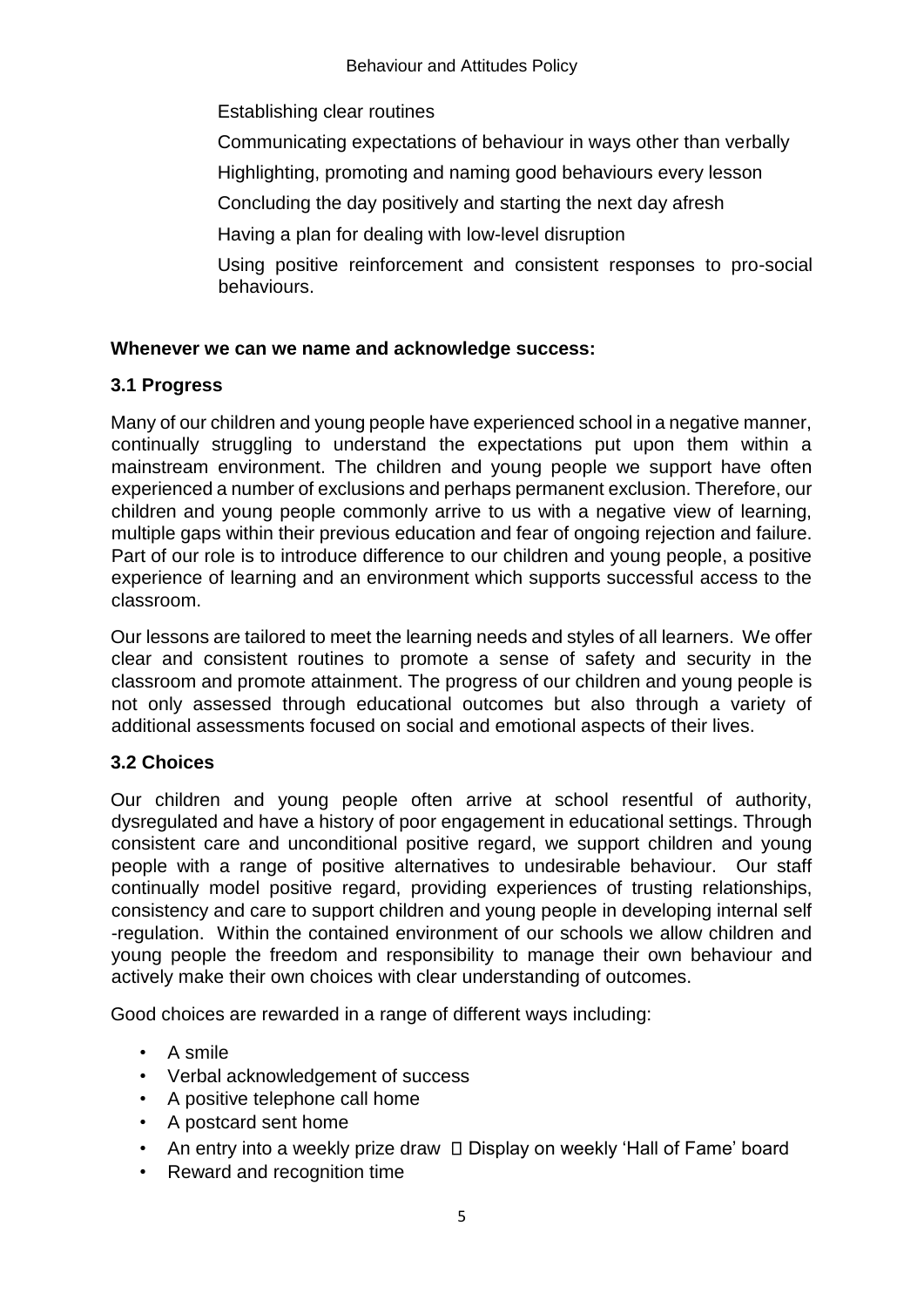• Reward trips

# **4.1 Role of Parents/Carers within our Schools**

Our schools offer an educational environment in which children and young people can learn and experience difference, promoting successful outcomes and achievement in all areas of their lives. This cannot be achieved without the support of their parents/ carers. We believe that parents /carers have a fundamental role to play in helping their children to learn and progress within our school.

Parents/carers are contacted on a regular basis and form a vital link with school through their pupil's allocated key worker. We are committed to ensuring supportive working relationships with all of our parents/ carers.

#### **4.2 We expect our parents/ carers to:**

- Support their child in adhering to our school code of conduct
- Communicate to the school of any changes in circumstances that may affect their child's wellbeing
- Discuss any behavioural concerns with the school promptly
- To take an active part in their child's placement with us. To attend all meetings and respond promptly to any requests for information or support.
- To actively support the ethos of our school directly with their child.

# **4.3 Our staff are responsible for:**

- Implementing the behaviour policy consistently
- Modelling positive behaviour
- Providing a personalised approach to the specific behavioural needs of particular pupils
- Reporting and Recording behaviour incidents on Significant Incident Forms.

Where any incident is perceived by the victim, or any other person, to be prejudiced, towards an individual, along with a Significant Incident Form, an additional report to county also needs to be reported and completed at the time and forwarded to the School Support Manager. *This does not replace our in-school reporting system*.

The senior leadership team will support staff in responding to behaviour incidents.

# **4.4 Our staff support good choices:**

As part of our management of children and young people at differing levels of escalation we remind them of the consequences of their behaviours, providing a range of positive alternatives and support to be able to identify their underlying needs and subsequent behaviours.

#### **4.5 When additional support is required:**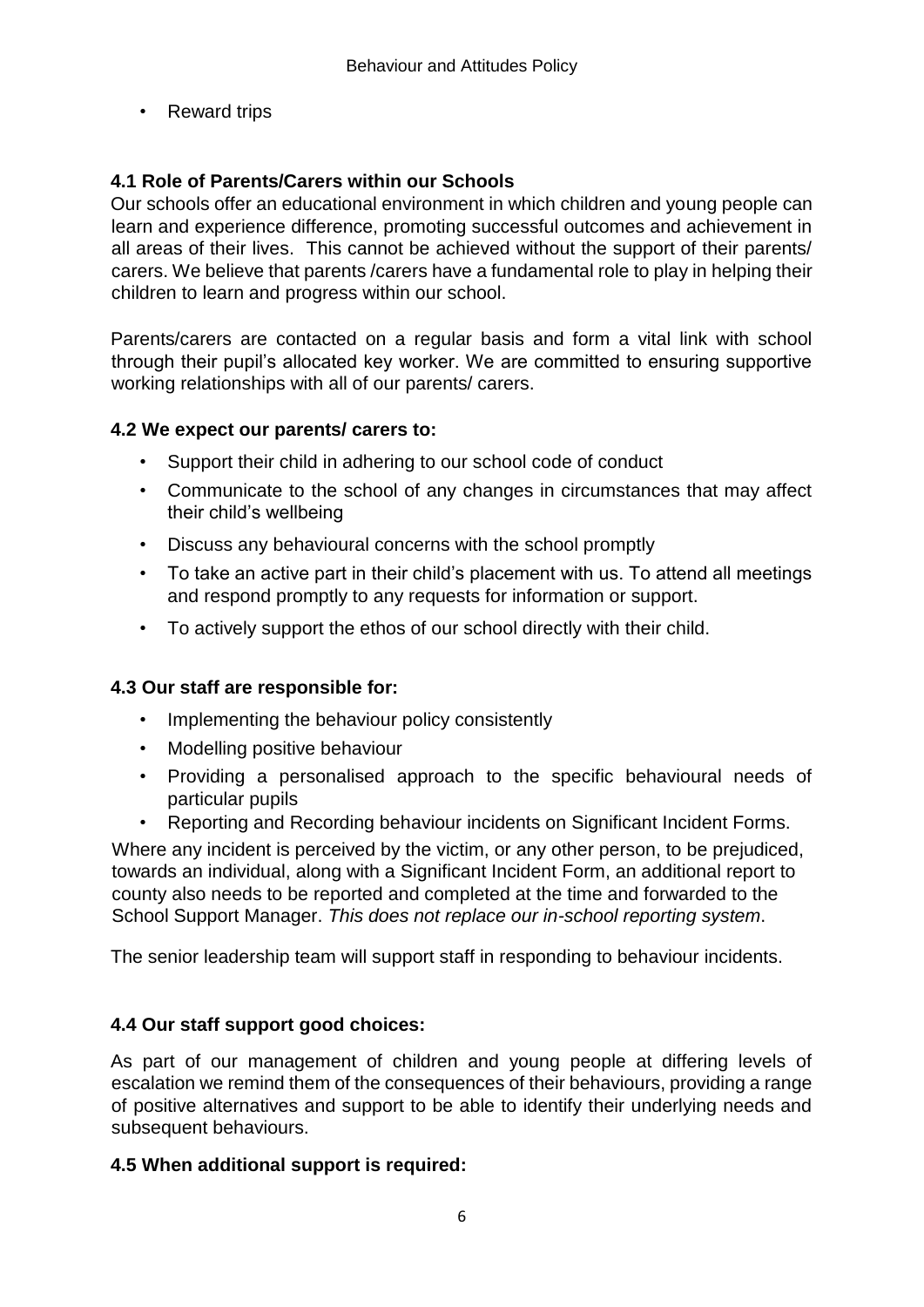- **We listen –** we offer an alternative space outside of the area for a pupil to receive support, to acknowledge and discuss difficulties and to discuss return to classroom or activity.
- **We notice –** we name good choices and encourage via positive re-enforcement **We separate -** the pupil from the behaviour
- **We provide consistency –** we provide safety and security in the inevitability of our approaches and the openness of our responses

#### **4.6 Consequences:**

**In our schools we do not punish or blame our children and young people, however as part of creating a safe base for all in our schools, where behaviour causes harm, damage or disruption, we support our children with a range of protective and/ or educational consequences. These may include:** 

- Reflective conversations to explore understanding of harm and impact on others
- Expecting work to be completed at home, at break or lunchtime or after normal school hours
- Removal from social spaces and/ or from others to protect from harm, including verbal, emotional, sexual or physical harm.
- Letters or phone calls home to parents/ carers
- Agreeing a behaviour contract
- Supporting ownership of behaviours through home  $-$  school liaison books  $\Box$ Reflect, repair and restore opportunities
- Educational opportunities directly related to the incident, supported where appropriate by our Safer Schools colleagues
- Use of reflective areas and 'small garden' approaches

# **4.7 Reflection:**

To support opportunities for children and young people to reflect on unacceptable behaviour, there is a space in each centre, referred to as the Reflection area. This is a space where a pupil may be withdrawn for a set period of time, with a named adult to reflect upon the actions that led up to any incident and to consider with support, their feelings and actions at this time. With the support of their named adult, children and young people are then encouraged to consider different pathways and associated outcomes to return successfully to the classroom.

Reflection areas may also be used in cases of unresolved uniform issues, where a pupil arrives at school and does not meet the uniform/ footwear requirements, or where a facial piercing/ extreme hairstyle is in place. A pupil will be supported within reflection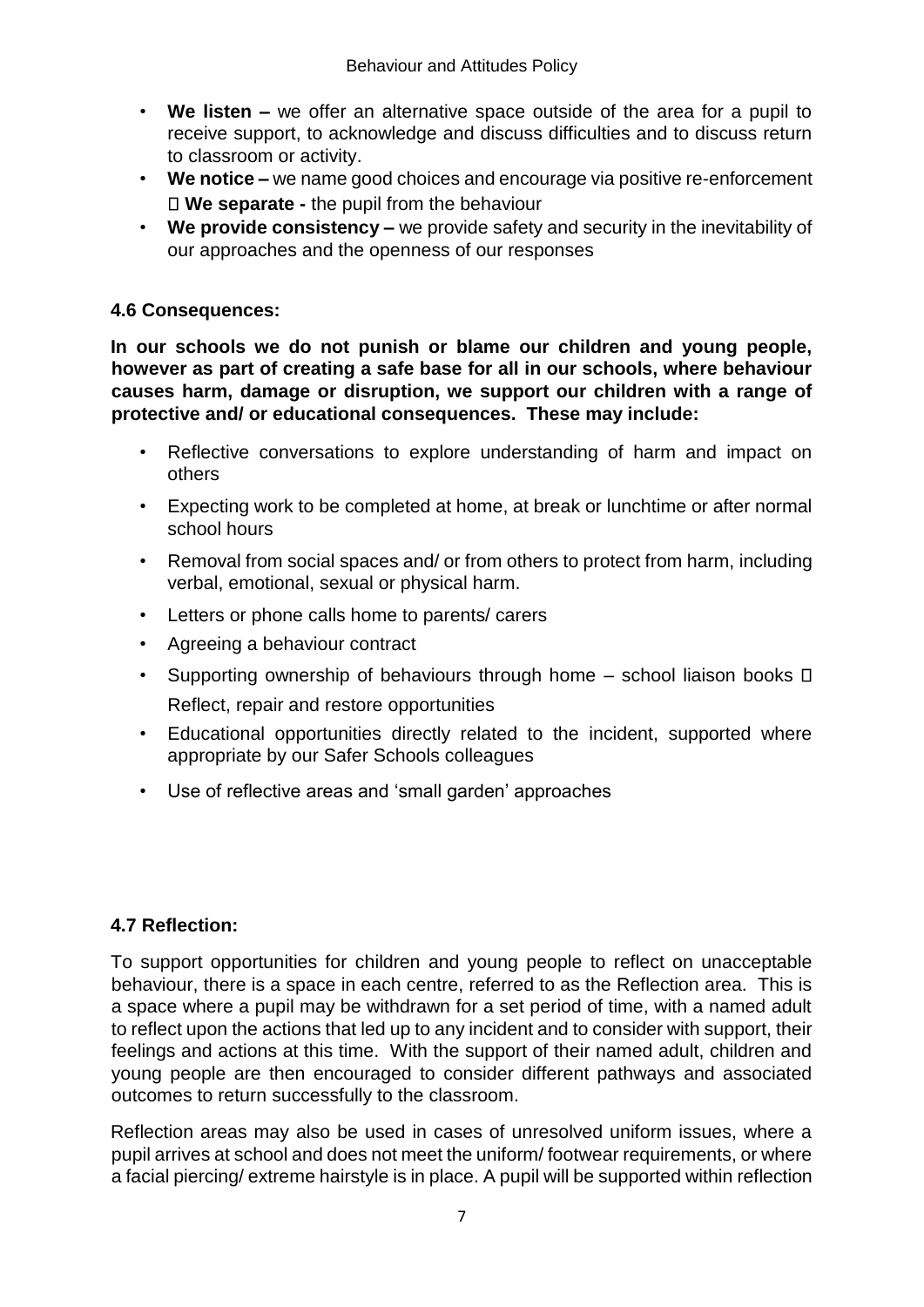until the matter is resolved at the discretion of the Senior Leader or until the end of the school day.

Where assigned work is not completed within these areas, children and young people will be provided with timetabled opportunities to catch-up. Where work continually fails to be completed this will be provided to pupil's parents/ carers to support their children in completing as part of homework.

# **4.8 Supporting children and young people through physical containment**

Our schools provide a unique environment where the needs of children and young people are met, dependant on their own personal circumstance, or needs at any one time; this can take the form of physical support and containment. At times of heightened anxiety or distress, children and young people are supported by adults trained in the 'Steps' approach, a de-escalation, positive and restrictive physical intervention programme. Appropriate action, as is deemed by staff, to be reasonable, proportionate and necessary, is taken to support the safety of others and/ or the possibility of significant damage. Physical containment is always taken in the best interests of the parties involved.

Where there are incidences of harm to others or significant criminal damage, which cannot be safely contained within this, due to physical limitations, on-site provision will not be made available and alternative arrangements will be made. This will be reviewed as part of a risk management plan.

'All school staff members have a legal power to use reasonable force to prevent children and young people committing a criminal offence, injuring themselves or others or damaging property, and to maintain good order and discipline; (DCSF – The use of Force to Control or Restrain Children and young people – 2010).

# **5.1 Recording and Reporting Incidents**

Where restrictive physical intervention has been necessary the incident is recorded on an incident form by the staff involved, as soon as possible after an incident, prior to staff going off duty (within 24hrs). This is then signed and approved by a senior member of staff. Incidents involving Restrictive Physical Intervention (RPI) will be reported to main carer/parent.

# **5.2 Absconsion**

Due to the vulnerable nature of our pupils, they, at times, have great difficulty in recognising the dangers associated with the wider world. As an organisation we regularly review our practice and safeguarding procedures to ensure pupil safety. As such any pupil who chooses to leave our facilities during the school day will be supported by the procedures outlined in this policy.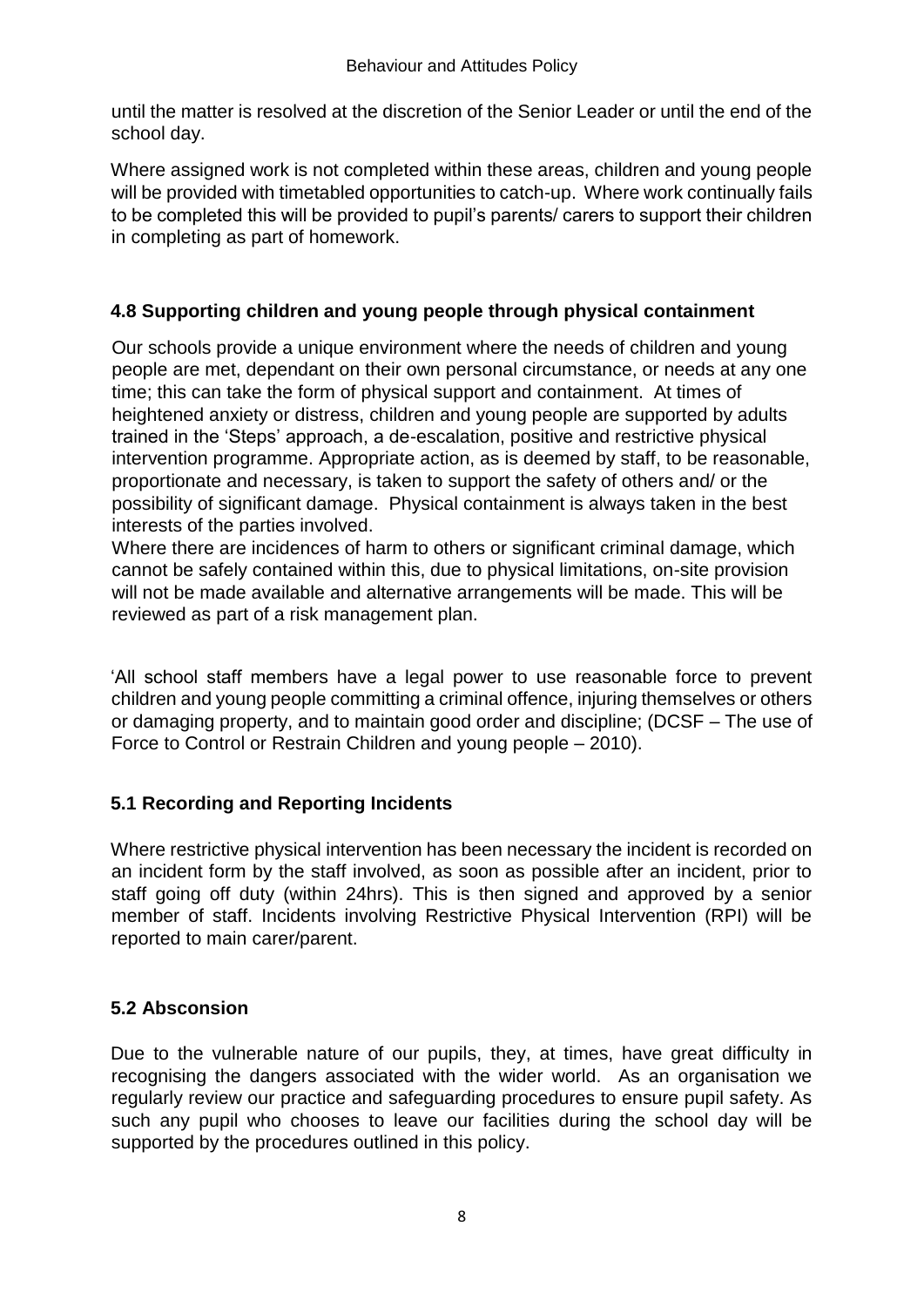Person with Responsibility:

It is the responsibility of all members of staff to report a child/ young person who is absent from their care.

In order to ensure no time is lost in initiating the procedures, the absconsion should be reported to the on-site Designated Safeguarding Leader immediately.

# **5.3 Procedure for Absconsion from school premises**

- 1. A search of the immediate area or places the pupil is likely to have hidden should start immediately and a note should be made of the exact time the pupil was reported missing.
- 2. If a pupil is seen leaving site, they should where at all possible be observed and supported in returning to site. Where it is stated within a pupils Risk Reduction Plan that this is not appropriate, i.e. will result in further escalation or increased risk, the on-site Designated Safeguarding Leader will be informed via school mobile phone.
- 3. If a pupil cannot be seen or goes out of sight for more than 10 minutes: the on-site Designated Safeguarding Leader will be informed and parents/ carers contacted.
- 4. If after 10 minutes the pupil is not found, the absconsion is officially reported to the police on **999** who will take responsibility for co-ordinating further action.
- 5. Parents/ carers will be informed of developments and of the police involvement.
- 6. A note of where the pupil was last seen, what they were wearing, specific medical needs and care arrangements will be provided to the police.

# **5.4 Procedure for Absconsion while on an educational visit**

- 1. A search of the immediate area or places the pupil is likely to have hidden will start immediately and a note will be made of the time the pupil was reported missing.
- 2. The School will be contacted and Designated Safeguarding Lead, EVC Coordinator and Head teacher informed.
- 3. Parents/ carers will be informed.
- 4. If after 10 minutes an individual is not found, the absconsion is officially reported to the police on **999** who will take responsibility for co-ordinating further action.
- 5. Parents/ carers will be informed of developments and of the police involvement.
- 6. A note of where the pupil was last seen, what they were wearing, specific medical needs and care arrangements will be given to the police.

# **6.1 Banned Items**

# **Confiscation**

Where a student is in possession of banned items, items which disrupt the day to day running of the school or items which are deemed to be inappropriate, these will be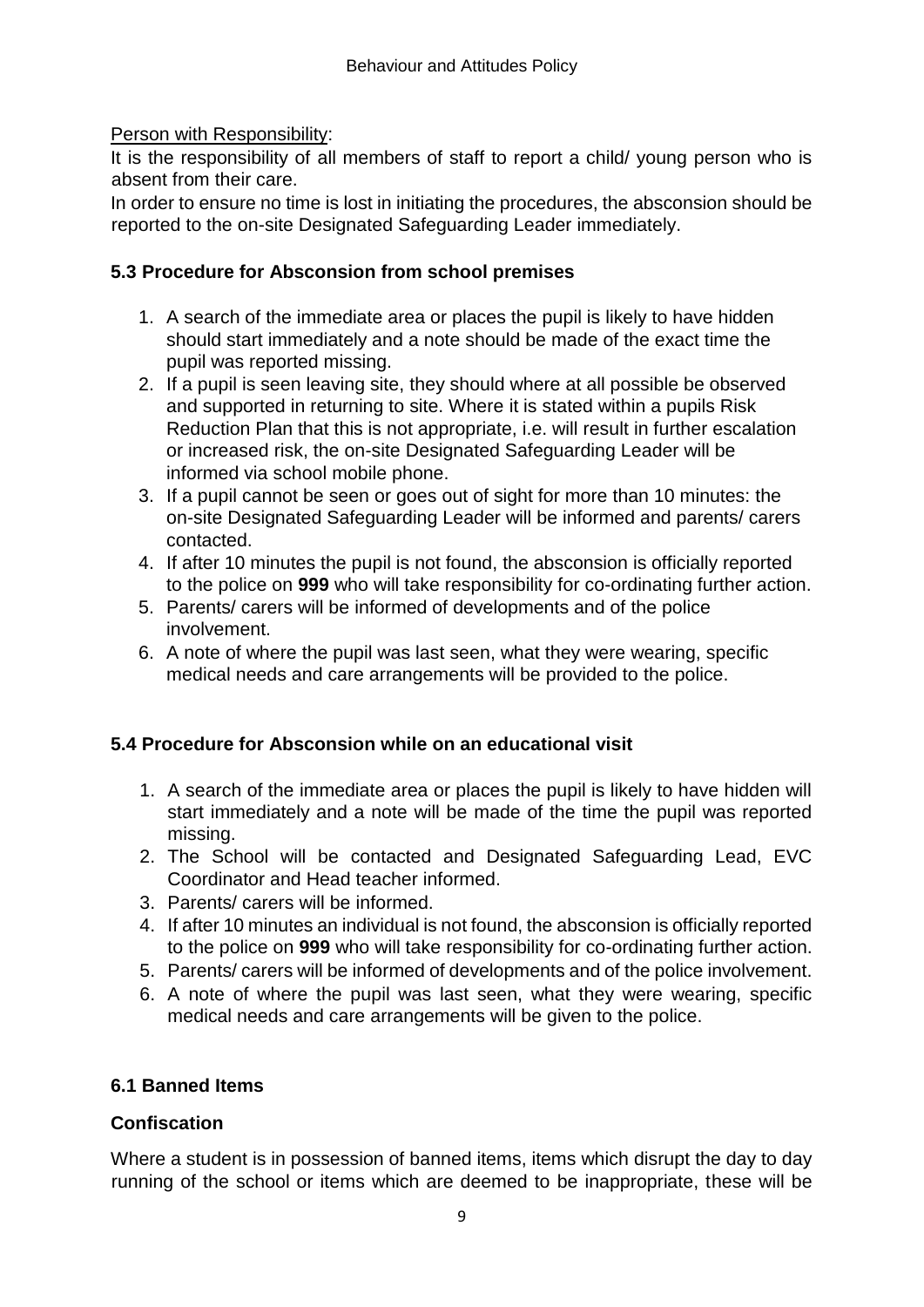confiscated and returned at the end of the school day. These will not be returned prior to this time, except on collection by parent/ carer. Items which are either age inappropriate or items of concern will only be returned to parent/ carer.

Banned Items include:

- Mobile phones
- Electronic devices
- Camera or recording equipment
- Age inappropriate material
- High Energy drinks
- Any illegal substance, alcohol or smoking associated items

#### **6.2 Searching and screening children and young people**

If staff feel this to be necessary, they can instruct children and young people to turn out their pockets or their bags. Children and young people and their possessions can be searched where the pupil consents. A head teacher/ Senior Leader can also authorise a search of a pupil or their possessions (including bags and lockers) without their consent, for weapons, alcohol, controlled drugs and stolen property.

This may also be done in the attendance of parents/ carers and ultimately by the Police should it be deemed necessary by the head teacher/ Senior Leader.

# **6.3 Smoking/ Vaping**

Smoking/Vaping is prohibited on site to all school attendees. In the case of a child or young person being in possession of smoking/vaping materials the above section in relation to confiscation will apply. In addition to this:

If a child or young person is seen with a lit cigarette/ vape in their possession, or seen within a group of others seen smoking/vaping any of the following will apply:

- Removal of smoking/ vaping items
- Removal of social time
- Report placed on individuals file
- Referral made to school nurse
- Parents/ carers to be requested to attend site
- Referral to Youth Offending Team
- Exclusion

Further details relating to this are available within Behaviour and Attitudes Policy Appendix 1

#### **6.4 Damage**

Where wilful, criminal damage is caused this will be recorded on pupil files and an appropriate protective or educational consequence given.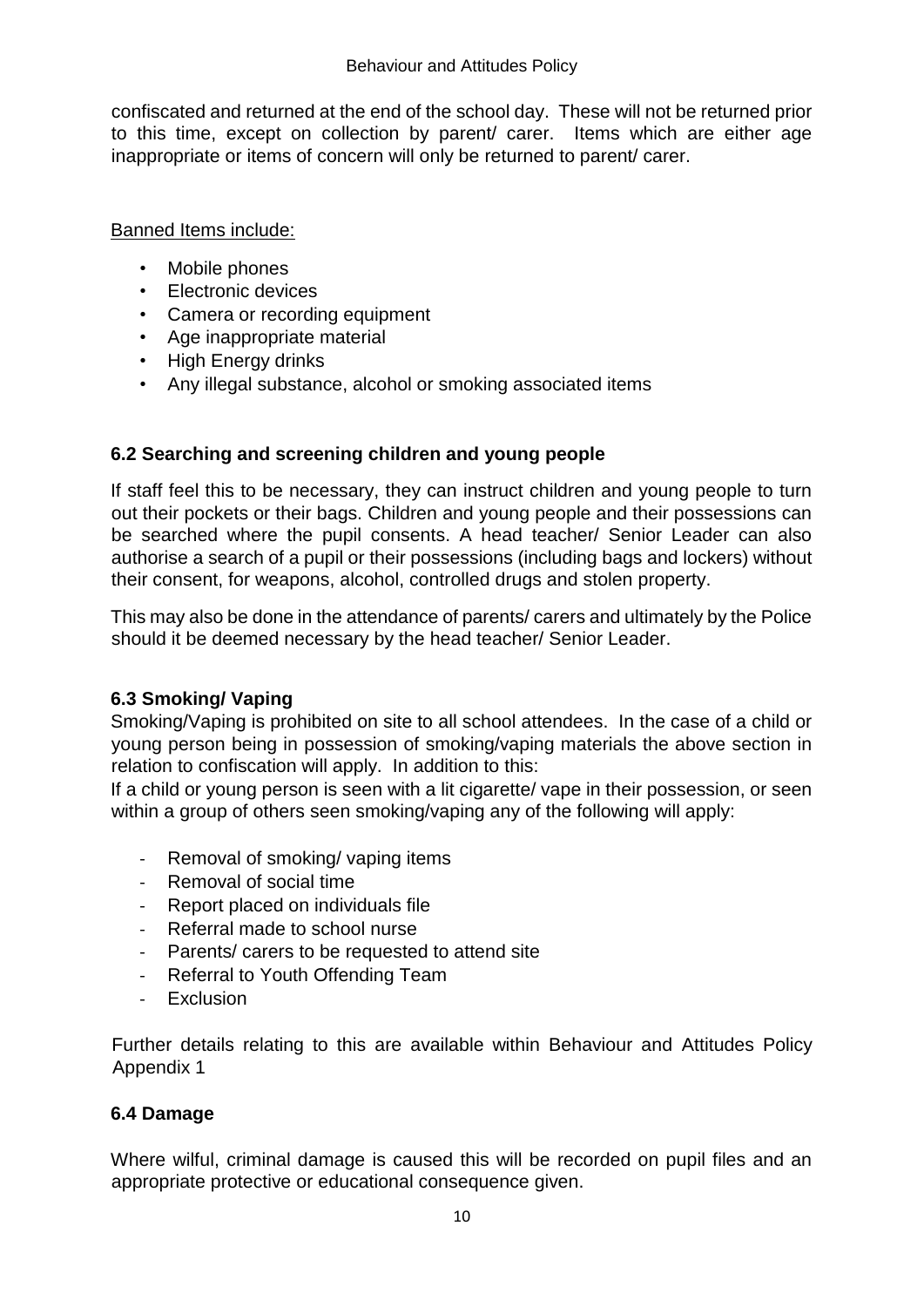Opportunities, where possible will be provided for children and young people to work with parents/ carers to put right any damage to reduce/ avoid costs.

Where this is not possible/ appropriate, parents/ carers will be charged for damage caused. Associated letters and invoices will be provided to parents/ carers for payment.

Any ongoing or significant incidents of damage will be reported to the Police.

# **7.1 Exclusion**

The decision to exclude any pupil within school is taken as a last resort and in relation to maintaining the safety and wellbeing of everyone within school. As a school we have a duty to ensure the safety of individuals and the right of everyone to be able to learn.

There is no formula for deciding if, or for how long, an exclusion may need to take place. Each case will be judged on an individual basis considering:

- the seriousness of the incident  $\Box$  the pupil's current behaviour pattern
- extenuating circumstances
- whether the behaviour policy has been followed at every stage
- the impact on others within our school.

We know that where children and young people are excluded for prolonged periods of time, successful reintegration is less likely, therefore wherever possible any fixed term exclusion will be limited to 1 day.

In relation to behaviours that pose a significant health and safety risk, i.e. Climbing on a school roof, an initial fixed term exclusion of 3 days followed by a 5-day exclusion following a second offence will take place, a package of support will be made available to support successful re-integration and access to school, however, a further incident of this nature will result in the end of a placement either by planned transfer or permanent exclusion.

Any decision to permanently exclude is at the discretion of the Head of the School.

# **7.2 Ongoing concerns**

In our schools we believe in the right of every pupil to experience a safe, consistent and caring environment. Everyone within school has a right to learn and a right to remain safe. Where a pupil is continuously behaving in an unsafe manner, and there is continued evidence of harm over a period of time, further support may need to be considered.

An initial meeting between professionals and parents/ carers will take place outlining concerns and detailing events leading to this point; this will be reviewed on a fortnightly basis as part of a **Placement Support Plan**.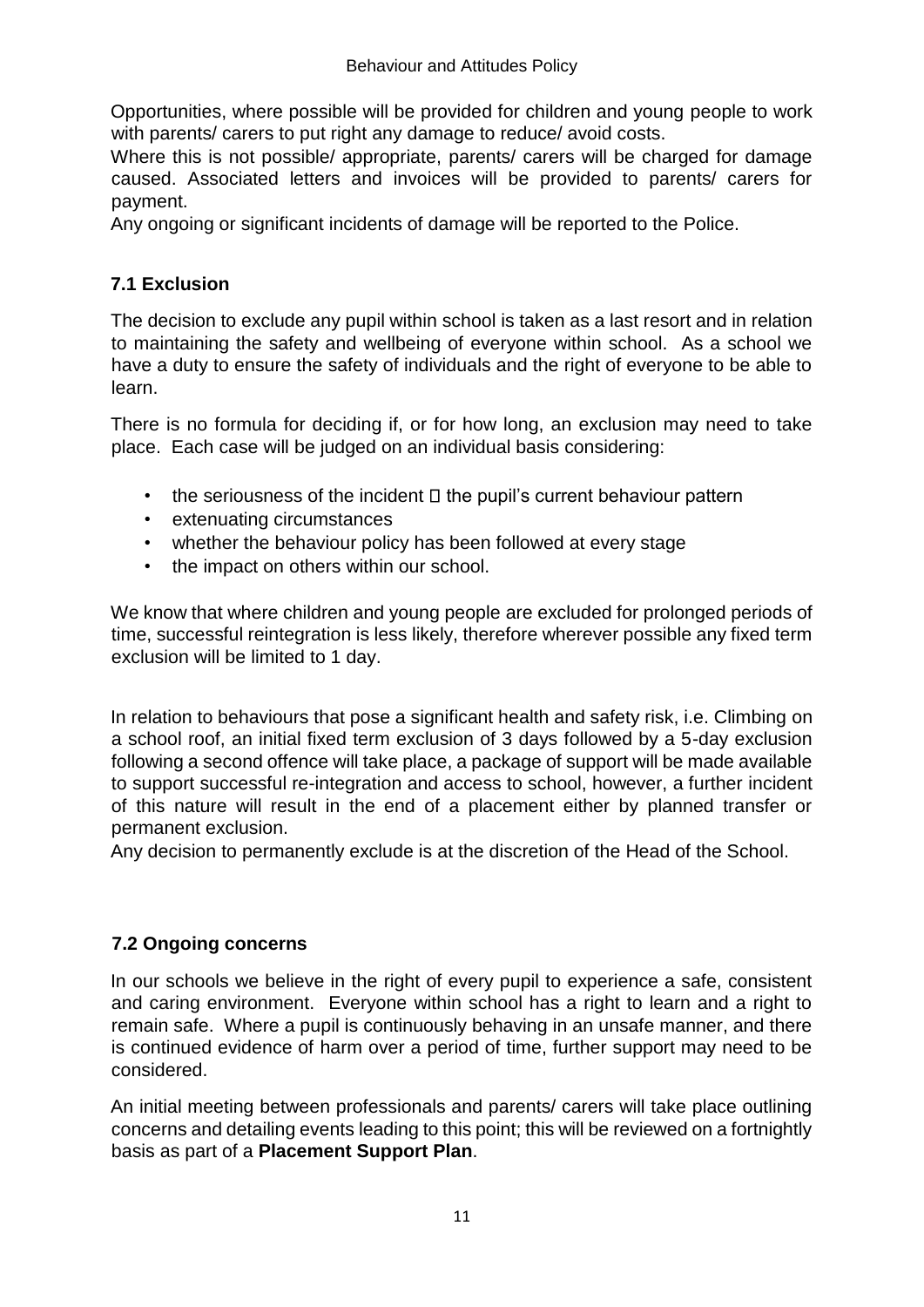As part of the plan where an Education, Health, Care Plan is in place the EHCP coordinator will be contacted to inform of concern and the presence of a support plan. The pupil will also be raised to the Heads of schools as a pupil of concern.

Where necessary and in agreement with the Head of School and only in exceptional circumstances, a modified timetable may be utilised to support successful experiences within school, placement support plans are limited to a maximum of a 20 week (10 reviews) period (at the discretion of the Head teacher).

If following the completion of the review cycle, safe access to full time provision cannot be accessed opportunities for ongoing onsite provision will be reviewed.

# **8.1 Partner agency Involvement and Support**

We work pro- actively with partner agencies to develop our children and young people understanding and knowledge of their community, this includes drop in sessions by health, the police and other agencies.

Where necessary our schools reserve the right to involve the police in any matter where a pupil has acted unlawfully. This may include:

- Assault on staff or children and young people
- Criminal damage
- Theft
- Carrying of illegal substances/ weapons

#### 8.2 Safer School Partnerships

The Safer Schools Partnership is a positive way for all schools to demonstrate their commitment to promoting a safe climate of learning and to prevent crime.

Over the course of the year a Safer Schools Officer will deliver age appropriate key messages to the students in assemblies and lessons including Internet Safety, Healthy Relationships, Sexting, Child Sexual Exploitation, Anti-Social Behaviour.

#### 8.3 **All Safer School Partnerships (SSPs) aim to ensure:**

- Safety of children, young people, staff and the school site and surrounding area/community
- Help for children and young people to deal with situations that may put them at risk of becoming victims of crime, bullying or intimidation, and to provide support to those who do.
- Focused enforcement to demonstrate that those that do offend cannot do so without facing consequences.
- Early identification, support and where necessary challenge of children and young people involved in or at risk of offending
- Improved standards of behaviour and attendance, and less need for exclusions  $\Box$ More positive relations between young people, the Police and the wider community. Effective approaches to issues beyond our school sites that negatively impact on pupil safety and behaviour.

For more information about the Safer Schools Partnership - please go to[:](http://www.norfolk.police.uk/advice/child-protection/safer-schools-partnerships) <http://www.norfolk.police.uk/advice/child-protection/safer-schools-partnerships>